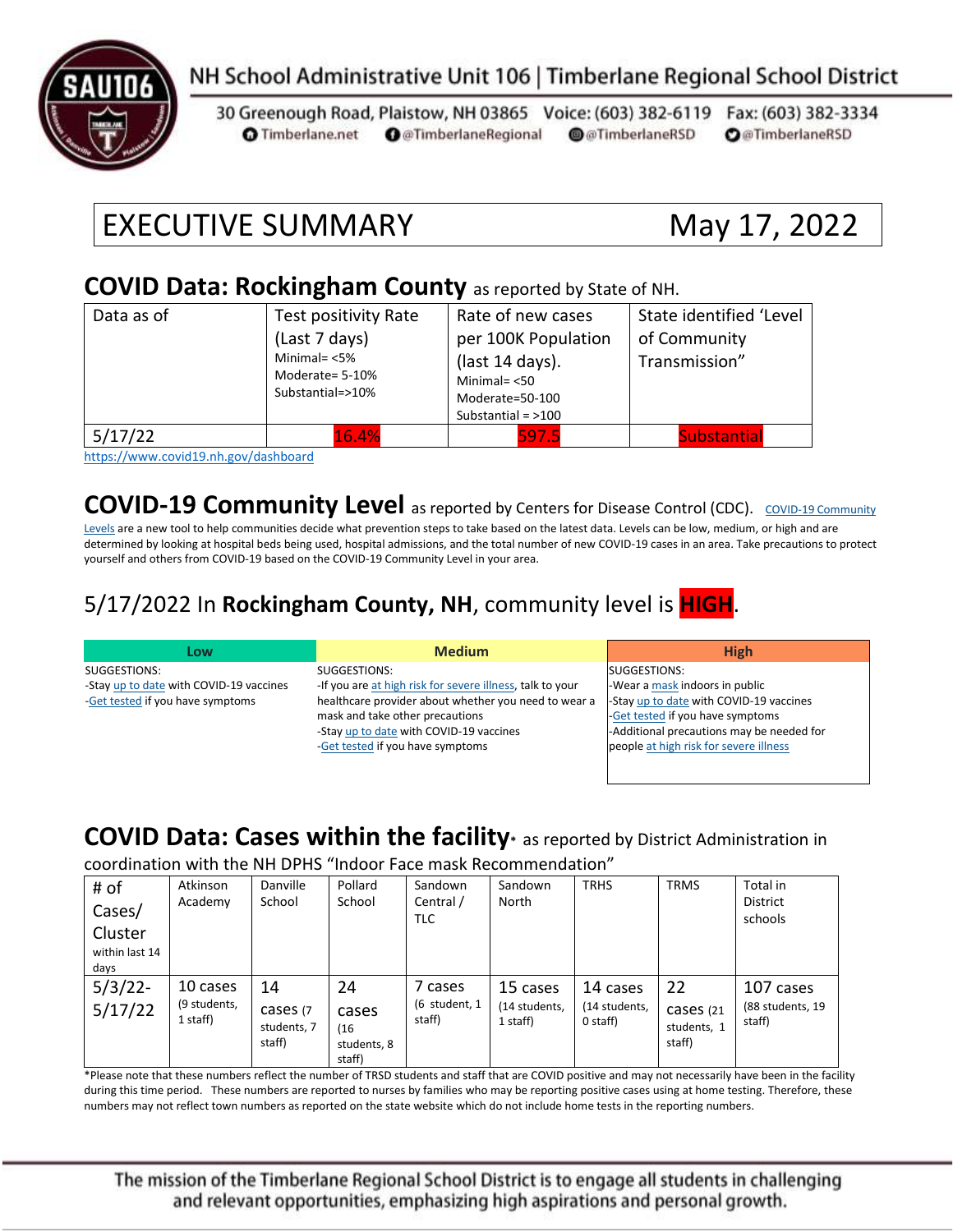



30 Greenough Road, Plaistow, NH 03865 Voice: (603) 382-6119 Fax: (603) 382-3334 **O** Timberlane.net **O** @TimberlaneRegional @@TimberlaneRSD **O**@TimberlaneRSD

### **COVID Data: County and Local towns** as reported by State of NH and to inform TRSD

stakeholders.

|                                     | Data as of 5/17/22                                     |                                                                |                                                                |                                |                                                  |  |  |
|-------------------------------------|--------------------------------------------------------|----------------------------------------------------------------|----------------------------------------------------------------|--------------------------------|--------------------------------------------------|--|--|
| Geographical<br><b>Distribution</b> | <b>PCR test</b><br>positivity<br>rate (last 7<br>days) | Antigen and<br>PCR test<br>positivity<br>rate (last 7<br>days) | Rate of new cases<br>per 100K<br>Population (last 14<br>days). | <b>Active Cases</b><br>Total # | Percentage of<br>individuals fully<br>vaccinated |  |  |
| Atkinson                            | 16.5%                                                  | 20.6%                                                          | 633                                                            | 20                             | 56.8%                                            |  |  |
| Danville                            | 8.8%                                                   | 10.1%                                                          | Data Suppressed*                                               | 13                             | 49.9%                                            |  |  |
| Plaistow                            | 11.8%                                                  | 18.9%                                                          | 620                                                            | 21                             | 49.0%                                            |  |  |
| Sandown                             | 12.8%                                                  | 18.3%                                                          | 696                                                            | 29                             | 51.7%                                            |  |  |
| Total 4 towns                       | 12.5%                                                  | 17.0%                                                          | Unable to calculate                                            | 83                             | 51.7%                                            |  |  |
| Rockingham<br>County                | 14.1%                                                  | 16.3%                                                          | 597.5                                                          | 1082                           | 62.1%                                            |  |  |

\* "Data Suppressed: For towns with metric counts between 1-4, data limited to protect the privacy of individuals.

\*\* "Rate Not Calculated: For towns with cumulative cases between 1-25 in the last 14 days, data limited to protect the privacy of the infected." Per NH State.

UA- Data unavailable from state website



The mission of the Timberlane Regional School District is to engage all students in challenging and relevant opportunities, emphasizing high aspirations and personal growth.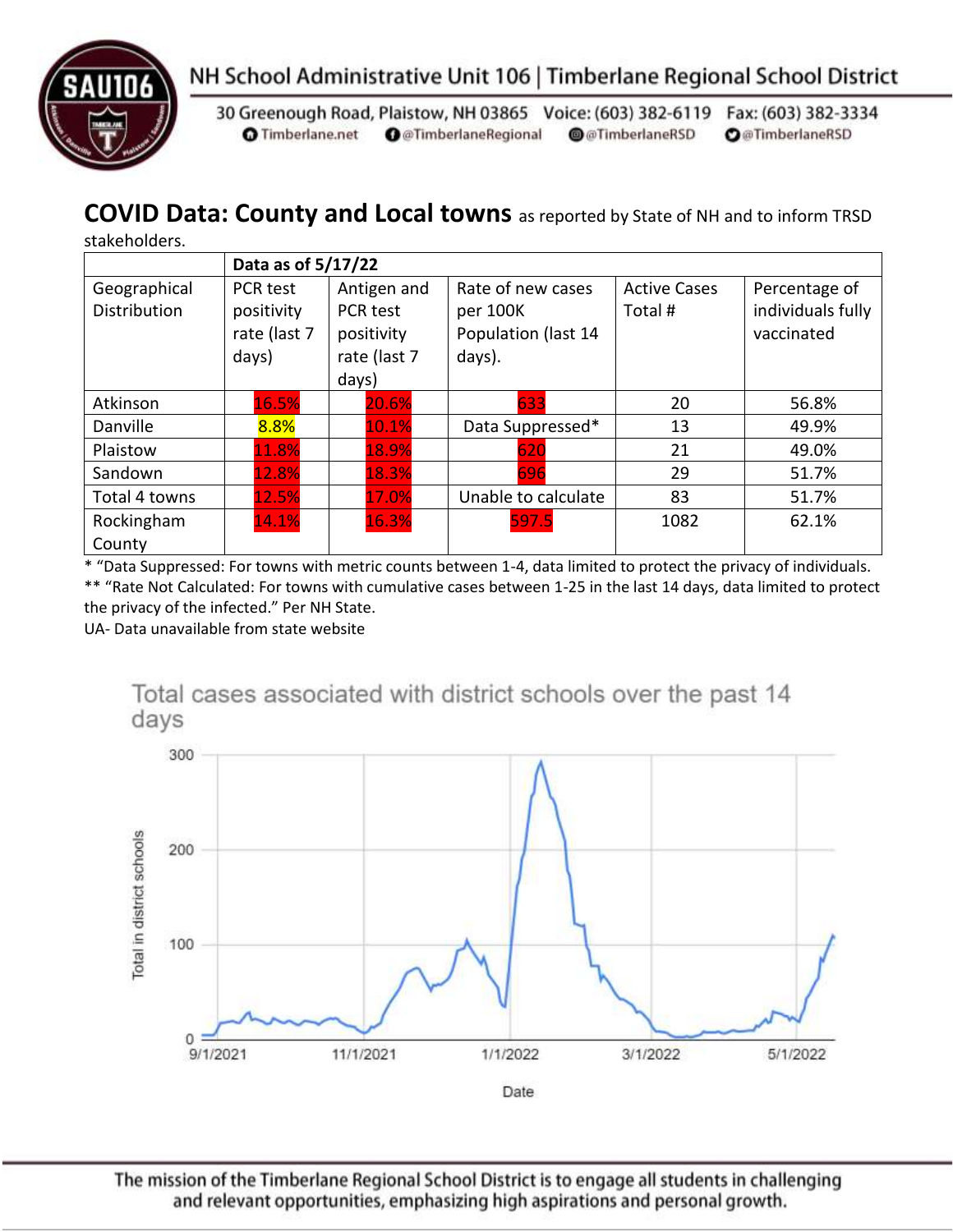

## NH School Administrative Unit 106 | Timberlane Regional School District

30 Greenough Road, Plaistow, NH 03865 Voice: (603) 382-6119 Fax: (603) 382-3334 **O** Timberlane.net **O** @TimberlaneRegional @@TimberlaneRSD **O**@TimberlaneRSD

Rockingham: Community level of transmission- new cases per 100k pop. 14 day avg.



Rockingham County: Test Positivity as a 7 day average